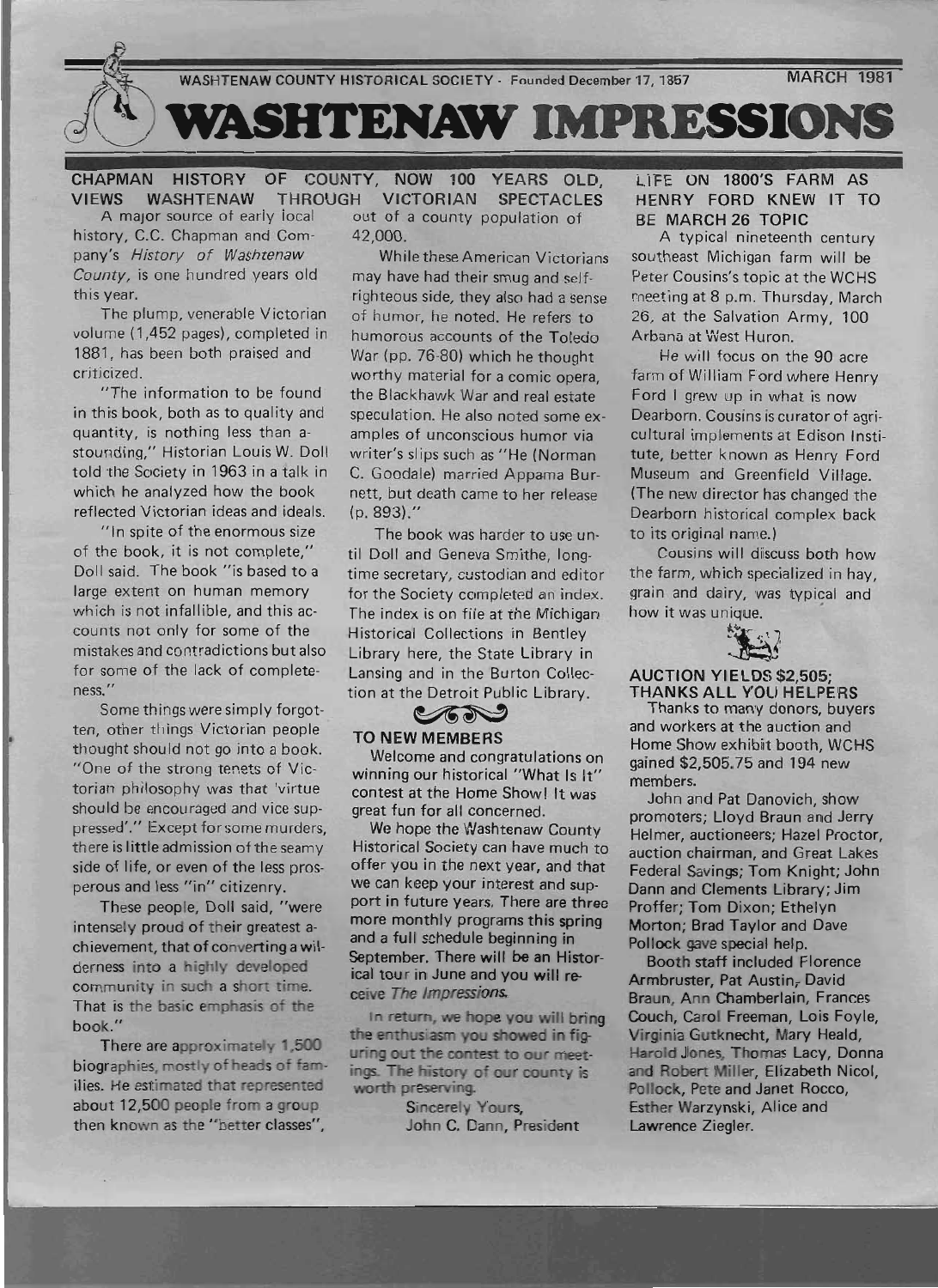# **Photo Copies Will Enrich Collection**

"Photographs are among the <sup>~</sup> richest and most portable parts of the past," Sam Breck told the February WCHS meeting.

He spoke about "Photographs and Their Use in History", demonstrated photocopying and copied more than 100 old photos of Washtenaw County people, places and things that audience members brought.

The copy negatives will be on file at Bentley Library as part of the WCHS collection. The originals were returned as soon as they were "shot".

"Photographs use very little space. A wonderful history of your family can be contained in something as small as a shoe box, but it's absolutely worthless if it isn't identified.

"So my first advice to you-and it's a plea-identify your photographs. Don't leave them to memory. Memories do slip. Write on the back.The best thing is with a soft pencil. Don't use flow-type pens with water-soluble ink because if the photo becomes damp, the stuff will run. Don't use ball point pens because they emboss and you can see it on the other side.

"Print legibly who the people are, where they may have been, when you think it was taken or the circumstances under which it was taken. Don't just put 'my aunt and uncle at the lake about 1936'. You may be the only one who knows who they are. Put their names down and what lake and 'about 1936'.

"Remember, photos are delicate-both black and white and color prints and slides. A lot of you are taking slides. There's no doubt about the appeal of color slides. I want to warn you however about something that is very dangerous.

"Do not put slides in those plastic pages with little pocketswithin a couple of years the slides will be ruined. The pages contain some hydrochloric acid to make



Courtesy of Nan Hodges

WASHTENAW PIONEERS Orrin and Ann Thayer White, first settlers in Ann Arbor township in 1824. them flexible. That will react with the film emulsion and you'll notice a wet spot. If you see that, they've had it.

"There are devices for storing slides where the slides do not touch the plastic. Those are usually semirigid. Of course the best way to store slides is in metal boxes in cool temperature, 55 degrees and 55 percent humidity (low to moderate).

"Even in the best conditions, slides as processed today will only last 20 to 25 years, while black and white will last up to 400 years. So I encourage you to take some black and white pictures and avoid flexible plastic, even the albums with plastic pages that lay over and hold prints down. In time, pictures will react with them and be destroyed. Photo corners are best.

"Photos enable us to know our ancestors with an intimacy that we cannot accomplish in the written word.

"People ask, 'What kind of photos should I take? What is valuable?' "

Breck listed the following kinds:

1) Those of objective reality that tell it "like it is" such as people working or street scenes, without any manipulation or posing.

2) Pictures that show growth and change, that lend themselves to comparing with earlier or later photographs, such as a street before a major building was built and afterwards, or your children at ages 10, 15 and 20.

3) Memorials, sites or circumstances of events that made local news-that's of course what newspapers are.

4) Characterizations-people who may be typical although anonymous, people in working environments, even if not identified. "I'm sure we have hundreds of pictures around town of Jake the Shake."

5) Evidences of local pride, legendary associations, people not necessarily prominent but who are related to local stories or folklore or who have some kind of minor notoriety such as the long time proprietor of a business standing in front of his store.

6) Persons, places or objects well-known or often cited in local literature, for most part structures, but also people and locations.

7) Any first that shows a beginning worth recording or saving and something from an early date, such as a first school, second school.

"1 think it'swrongtosave everything. Select the clearest and brightest scenes. Put the others in a separate box or discard. Discard out-offocus, half-frame or those with sun glare. Of people, select the most presentable, respectable pictures plus any that show the period of his or her life in characteristic settings or activities and informal moments.

"Posed pictures have their place. A picture of Uncle Frank's graduating class is fine, but a picture of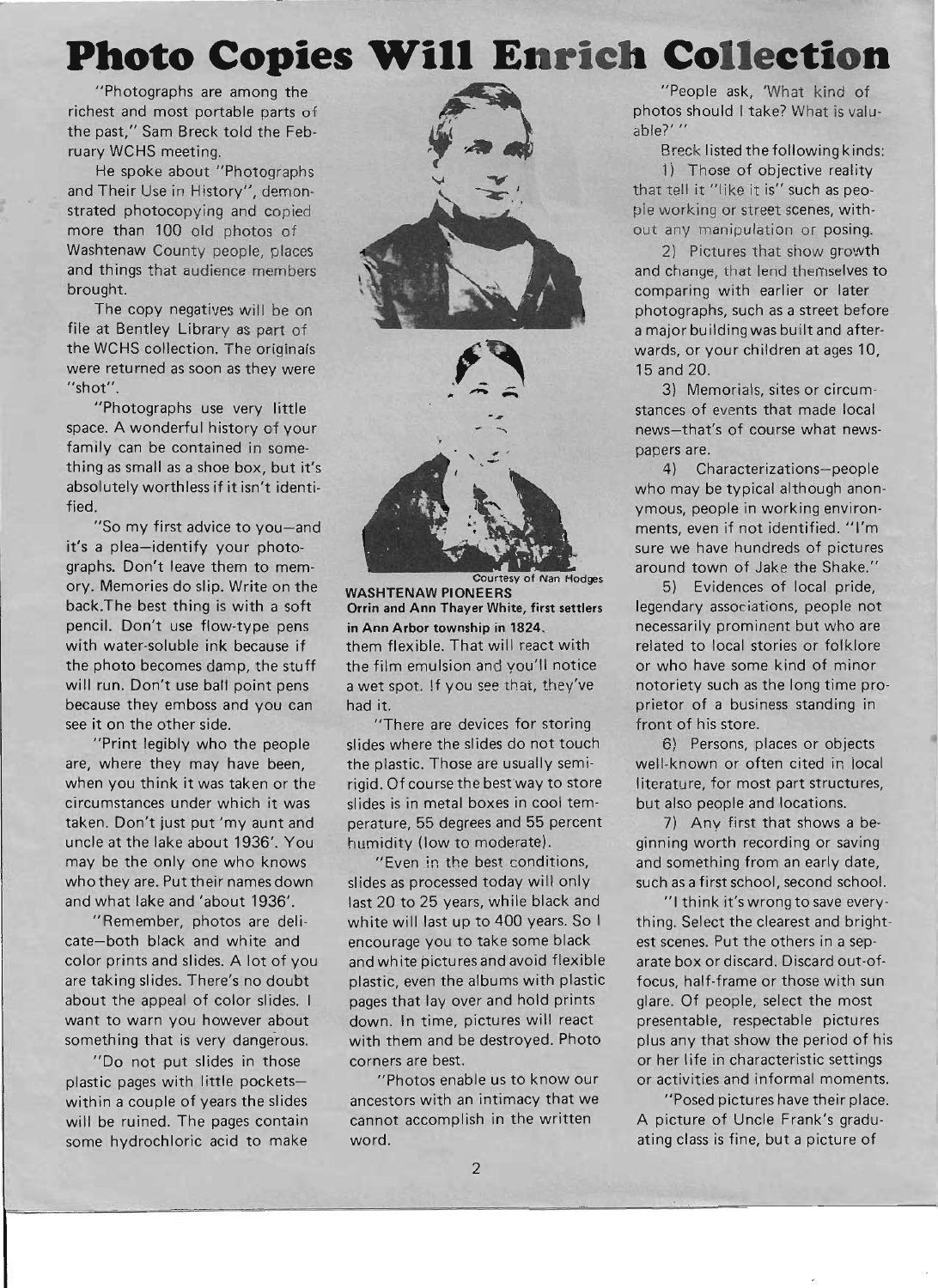

## DEXTER BICYCLE PARADE WINNERS, 1941 Courtesy of Ethelyn Morton

Disguising bikes and coaster wagon as oxen and covered wagon, the children of WCHS Corresponding Secretary Ethelyn Morton won first prize at the Dexter Railroad Centennial. That's Martha in the wagon, Hudson T.,III, and Charles F. on right. Photo by the late Eck Stanger of the Ann Arbor News.

Uncle Frank in front of his first car in which you can perhaps see the license plate and maybe a muddy road  $-$  the so-called informals  $$ have just as great a value if not more. Look for informal and unposed as well as posed.

"Copying is basically making a picture of a picture. Acceptable copies can be made with most any type of camera, even the better Instamatics. You can copy color prints and slides as well as black and white, all resulting in a blackand-white negative and print. (Copying in color is more complicated.)

"Copying can make a print better than the original. There are ways that even a yellowed, faded picture can be enriched such as one shown from the WCHS collection of a mill that once stood on North Main Street where the Planned Parenthood office is now. Yellowing is caused by latent traces of chemicals left in improper processing."

Breck noted that while Herb Pfabe, a local photographer on the WCHS board, uses the finest equipment for copy work, resulting in a larger negative, his (Breck's) is a basic inexpensive portable unit.

It has a metal copy stand with feet, costing about \$25. "To this you can fasten the camera and some lights on either side, although sunlight can be used. The picture to be copied is placed on the copy board. A thick sheet of glass is sometimes useful to hold a picture or album page flat.

"Probably the best kind of camera for portable work is the single lens reflex. When you look through the viewfinder in back you are actually looking through the lens. It is done with a system of prisms and mirrors. When you press the shutter, the mirror flies up out of the way so the light image can pass through and strike the film. When you wind the camera, the mirror comes down again.

"The reason the single lens reflex is preferred is that you have no problem aligning things perfectly because what you see is actually what you get. You are not going to cut off people's heads.

"You mount the camera in a horizontal position, facing down over the copyboard "stage". A light meter is helpful if you don't have an automatic camera. You need

some source of electric power. A cable release which screws into the shutter by which you can operate the camera without actually touching it makes for steadiness."

He estimates copy equipment such as his costs about \$60. "I think every historical society ought to have this kind of equipment (not necessarily the camera) for the use of its members.

"If you are going to do a lot of copying, you will save a lot by roiling your own film. Photo stores stock 100 foot rolls. With a bulk loading device for about \$12 and some reusable cassettes, you can roll your own 36 exposure rolls for about 15 cents a roll."

Different types of films may be used but Breck prefers Panatomic-X "because there are ways to develop it to bring out the detail in shadow and highlight areas.

"You can also make or buy a device, a little light box, to copy slides. If you have some precious slides, it might be a good idea to make or get copies."

He angles his photoflood lights at about 45 degrees for even light. "If working with sunlight, be careful to position your work so a shadow doesn't fall across it. You can even copy things by tacking them on a door outside, setting up your camera on a tripod and snapping."

Audience members brought a variety of pictures of early residents, buildings and activities, including a good representation of early German families.

There were Orrin and Ann Thayer White, first settlers in Ann Arbor township in 1824, whose 1836 cobblestone house across from Huron High School is on the National Register of Historic Places, the Geddes house at Dixboro and East Huron Drive and the flatroofed Olivia Hall house at 1530 Hill.

There was Reuben Kempf in 1890 on the steps of Kempf House, the Jacob Kempf farm, now Briarwood Shopping Center, and Fred